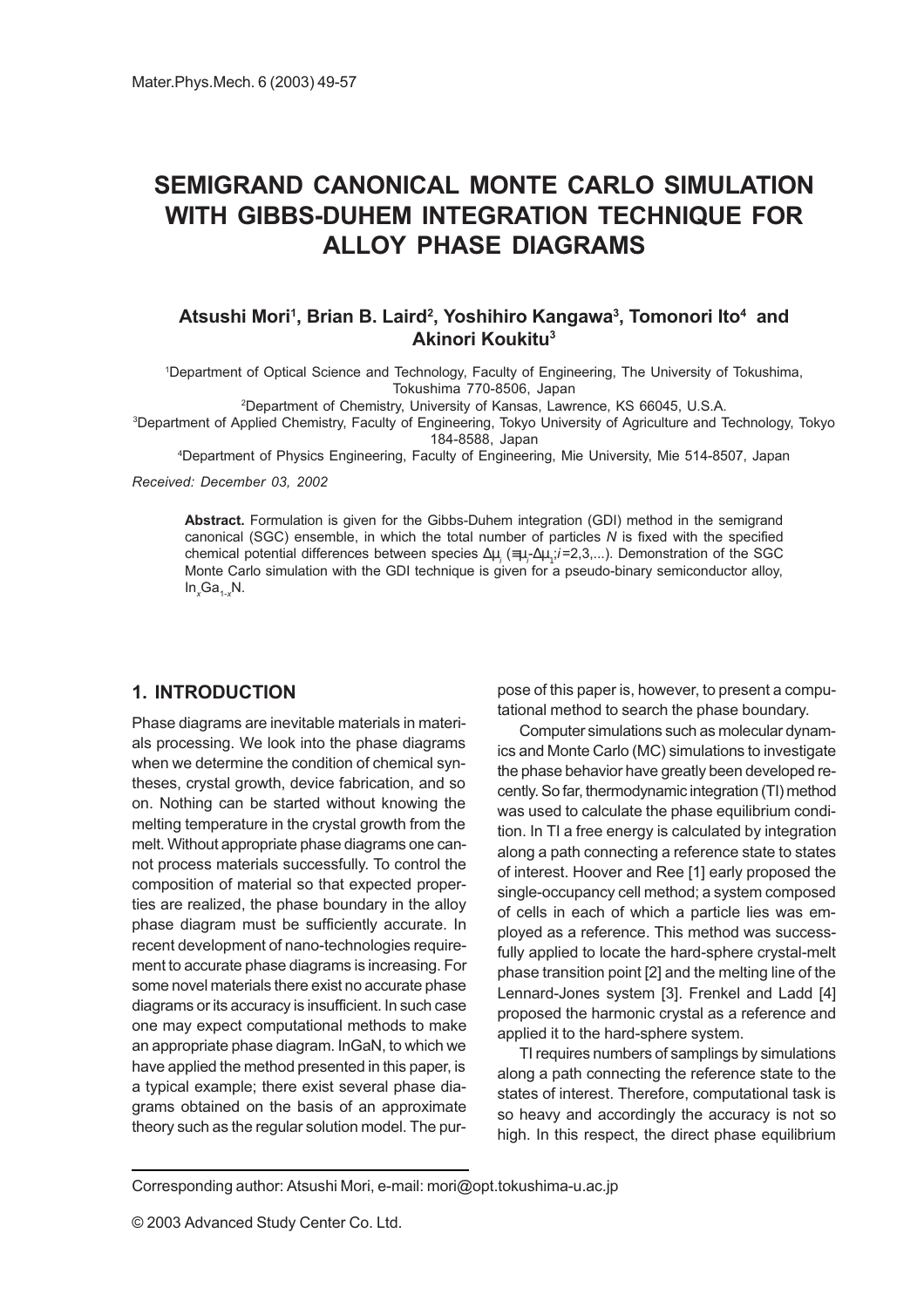simulation without two-phase interface, the Gibbs ensemble MC (GEMC) method, devised by Panagiotopoulos [5] in 1987 was a progress; computational tasks was reduced and at a same time accuracy was increased. GEMC simulations are, thus, extensively used even now. Beside its success GEMC method has a shortcoming. One simultaneously performs MC runs, number of which equals that of coexisting phases, with interaction among coexisting phases. One of such interaction is particle exchange among them. Therefore, one encounters, as in the grand canonical MC simulation, difficulty in insertion of a particle when the system is dense [6].

Kofke and Glandt [7] stimulated a development of the semigrand canonical MC (SGCMC) simulation. As mentioned in a review [8] SGC formalism, however, appeared early in 1970 in a quite generalized thermodynamic argument for multicomponent systems by Griffiths and Wheeler [9]. Later but earlier than Kofke and Glandt [7] SGC formalism was given for polydisperse fluids by Bariano and Glandt [10]. There was a development of SGCMC simulation along this line [11-13].

In view of simulation of the phase coexistence SGCMC method is an indirect one. Nevertheless, it is recently applied to the phase coexistence involving solid phase because, unlike GEMC and the grand canonical MC simulations, particle insertion MC moves are not necessary. Instead, species-identity changes are attempted, which for a binary case is equivalent to the spin flip procedure in the kinetic Ising model of Grauber's dynamics. The identity change MC moves are attempted under a given chemical potential difference, ∆µ, which corresponds to the magnetic field in the Ising model. In the Ising system below the Curie temperature the two-phase equilibrium equilibrium between phases of up-spin  $rich$  and down-spin rich  $-$  condition coincides to the zero magnetic field condition. This is due to the symmetry with respect to up-spin-down-spin conversion. Zero chemical potential difference, ∆µ=0, gives two phase equilibrium only in the molecular systems with the intermolecular potentials possessing a corresponding symmetry  $[\phi_{AA} = \phi_{BB} \neq \phi_{AB}$  with  $\phi$ <sub>ii</sub> (i,j=A,B) being the intermolecular potentials between species  $i$  and  $j$ ] as pointed out already [14-17]. SGCMC simulation is, thus, convenient for such cases. Indeed, liquid-liquid [14-20] phase equilibria in symmetrical mixtures were investigated by SGCMC simulation with this help. If there is not symmetry determining the equilibrium condition prior to the simulation, one needs a procedure which determines the equilibrium condition such as TI as

performed early for vapor-liquid phase equilibria [7,21,22]. (Because fugacity fraction was used instead of the chemical potential difference, despite the symmetry the SGC free energies were computed as functions of the fugacity fraction.) The SGC free energies, Y's, are to be calculated as a function of  $\Delta\mu$  at fixed T and P and then equalities of Y's among coexisting phases are to be solved for ∆µ.

Only if the coexistence region is so narrow as its width is smaller than numerical errors, the coexistence region itself can be regarded as the equilibrium point with the error. De Miguel et al. [23] investigated ternary liquid mixture. Due to the symmetric intermolecular interaction one of two chemical potential differences vanished. Though the other was not vanished, TI was not performed. Discontinuity in the equation of state was also used by Bate and Frenkel [24] in a polydisperse system.

As mentioned in [7], unless the ensemble is of isothermal-isobaric SGC (if so, due to the Gibbs phase rule, number of coexisting phases turns to be 1), GEMC simulation is possible in SGC ensemble. This is an alternative way of finding out the phase equilibrium condition. GEMC in SGC ensemble was already performed early by Stapleton et al. [25] and recently by Bate and Frenkel [26].

There was another route along which SGCMC was developed: as opposed to in previous paragraphs, SGC may be organized as incorporation of atomic moves into the Ising-type lattice gas model. Foils [27] performed SGCMC simulation for Ni-Cu binary alloy in 1985. He investigated how surface segregation was enhanced relative to the segregation in the bulk; alloy phase diagram was not calculated. Later in 1989 Kelieres and Tersoff [28] performed SGCMC simulation for the Si-Ge binary system; an alloy phase diagram was obtained by detecting a sufficiently small miscbility gap region as done in [23,24]. Recently reinvestigation with this simplified rough estimate for the same system with large system size was carried out by Laradii et al. [29]. Notable work on the alloy phase diagram was that of Dünweg and Landau [30], who attained TIs (those described in Secs. 2.1 and 2.2).

The other method, which also enables the simulations of dense systems, developed in the last decade was the Gibbs-Duhem integration (GDI) technique formulated by Kofke [31,32] (see also [8]). GDI for the T-P phase diagram of one-component systems is nothing other than a numerical integration of Clausius-Clapeyron's equation along a twophase equilibrium condition. (Therefore, GDI may be referred to as Clausius-Clapeyron integration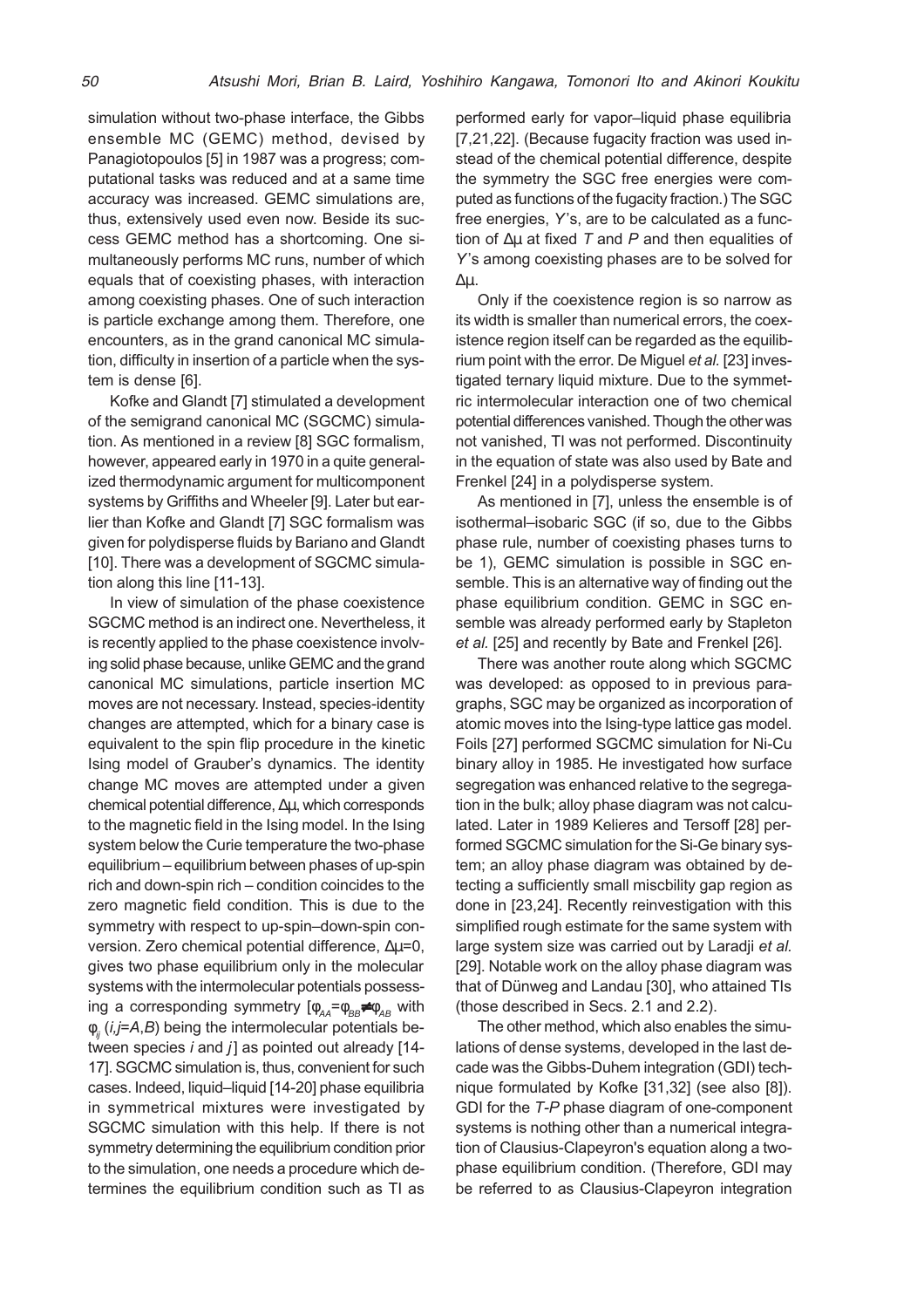[33,34].) GDI technique has versatility; it was applied to not only the systems with difficulty in simulation such as dense phases. Sturgeon and Laird [35] accomplished adjustment of potential parameters by GDI technique, which inspired the present work - GDI in SGC ensemble for the alloy phase diagram. Potential parameter adjustment may be regarded as an extension of previous studies [36- 39], in which the phase transition lines were traced in the space including a potential-parameter axis.

Formalism of GDI was first extended to multicomponent systems by Mehta and Kofke [22]. They formulated also in an "osmotic" ensemble (number of solute particles were fixed instead of total number of molecules); MC simulations for vapor-liquid coexistence in binary Lennard-Jones systems were demonstrated in SGC as well as osmotic ensembles. Following Kofle [31,32], they proposed the infinite dilution as a starting point of GDI; Henry's law was to be used to predict an adjacent point. Recently Hitchcock and Hall [40] preformed GDI for solid-liquid coexistence of binary Lennard-Jones mixtures with estimation of Henry's constant by simulation. While Mehta and Kofke [22] described a Clapeyron-type equation at constant  $T$ , Escobedo and a co-worker [41-43] gave a general form and then rewrote it in an isobaric form. Escobedo and Pablo [41], however, performed GDI in  $N V\mu_{_1}\mu_{_2}$  (grand canonical) ensemble for liquid-liquid coexistence for binary system of short chains with symmetric interactions. Escobedo [42,43] investigated vapor-liquid coexistence of binary and ternary mixtures by GDI also in a grand canonical ensemble.

The remainder of this paper is organized as follows. We define SGC ensemble in Sec. 2.1 and explain GDI technique in Sec. 2.2. Formalism of GDI in SGC ensemble is, at first, given for a c-component isobaric SGC ensemble in Sec. 2.3. In Sec. 2.4 the formulation is simplified for a binary case. Outline of the simulation of In $_{1-x}$ Ga $_x$ N pseudo binary semiconductor alloy and its result are given in Sec. 3. Sec. 4 includes a summary and concluding remarks.

## 2. FORMULATION

#### 2.1. Semigrand canonical ensemble

Let us consider a c-component system. In the grand canonical ensemble the chemical potentials of all components, $\{\mu, i=1,\ldots,c\}$ , are specified and numbers of particles of every components vary independently. On the other hand, in the canonical ensemble total numbers of particles of each component,  $\{\mathcal{N}_{i^{\prime}}\}$  $i=1,\ldots,c$ , are fixed. SGC ensembles are defined as a statistical ensemble lying between these. In the

isobaric SGC ensemble  $\Delta \mu_{_i}(\equiv$ µ- $\Delta \mu_{;}$ i=2,..., $c$ ), $P$ , and T are specified with a conserved total number of particles  $\mathcal{N} (\equiv \sum_{i=1}^{c} N_i)$  . Therefore, the composition or the molar fraction  $\{x_{i}\}\!\equiv\!\{N_{i}/N_{i}\}$  =2,..., $c\}$  varies through  $\{N_i\}$  varying under a constraint of  $\sum_{i=1}^{c} N_i = N$  fixed.

The isobaric SGC partition function is defined as

$$
Q_{N\{\Delta\mu\}PT} = \sum_{N_z} \cdots
$$
  

$$
\sum_{N_z} \int dV \exp \left[\beta \left(\sum_{i=2}^c N_i \Delta \mu_i - PV\right)\right] Q_{\left(N-\sum_{i=2}^c N_i\right)N_z \ldots N_z V T}, (1)
$$

where  $\beta\text{=}1/k_{_B}\mathcal{T}$  and  $\mathcal{Q}_{N_fN_2...N_C\!V\mathcal{T}}\equiv Z_{N_f...N_C}\!/\prod\nolimits_{i=1}^cN_{_i}$  $\prod\nolimits_{i=1}^{c}$ N, ! $\Lambda_{i}^{3N_{i}}$ is the canonical partition function with the configurational integral

$$
Z_{N_1\ldots N_c} \equiv \int d^{N_1} r \cdots d^{N_c} r \exp[-\beta U_{N_1\ldots N_c}], \qquad (2)
$$

and the thermal de Broglie wavelength  $\Lambda_{_i} \equiv h$  /  $\sqrt{2\pi m_{_i} k_{_B}T}$  .  $U_{_{N_1...N_C}}$  in Eq. (2) represents the potential energy of system containing  $\boldsymbol{N}_{\!_j}$  particles of species  $i(i=1,...c)$ .

SGC free energy [7] is defined by

$$
Y(N,\{\Delta\mu\},P,T) = -k_{B}T \ln Q_{N\{\Delta\mu\}PT}.
$$
 (3)

The following thermodynamic relation [9] is readily derived by differentiating Eq. (3) with the help of Eq.  $(1)$ :

$$
\frac{\partial Y}{\partial(\Delta \mu_i)} = \langle N_i \rangle = Nx_i;
$$
  
\n $i = 2,...,c,$  (4)

where 〈••〉 denotes the isobaric SGC average:

$$
\langle \bullet \bullet \rangle \equiv \frac{1}{Q_{N\{\Delta\mu\}PT}} \sum_{N_2} \cdots \sum_{N_e} \int dV(\bullet \bullet)
$$

$$
\exp\left[\beta \left(\sum_{i=2}^{c} N_i \Delta \mu_i - PV\right)\right] Q_{(N-\sum_{i=2}^{e} N_i)N_2 \ldots N_e \vee T}.
$$

$$
(5)
$$

Let us perform the Legendre transformation [7,10] here. At first, we regard the Gibbs free energy G as a function of  $\mathsf{N}_2,...,\mathsf{N}_c$ , $P$  and  $\mathcal{T}.$  Thus, we have

$$
\frac{\partial}{\partial N_j} G\left(N - \sum_{i=2}^{c} N_i, N_2, \dots, N_c, P, T\right) =
$$
\n
$$
\mu_j - \mu_1 = \Delta \mu_j; \qquad j = 2, \dots, c.
$$
\n(6)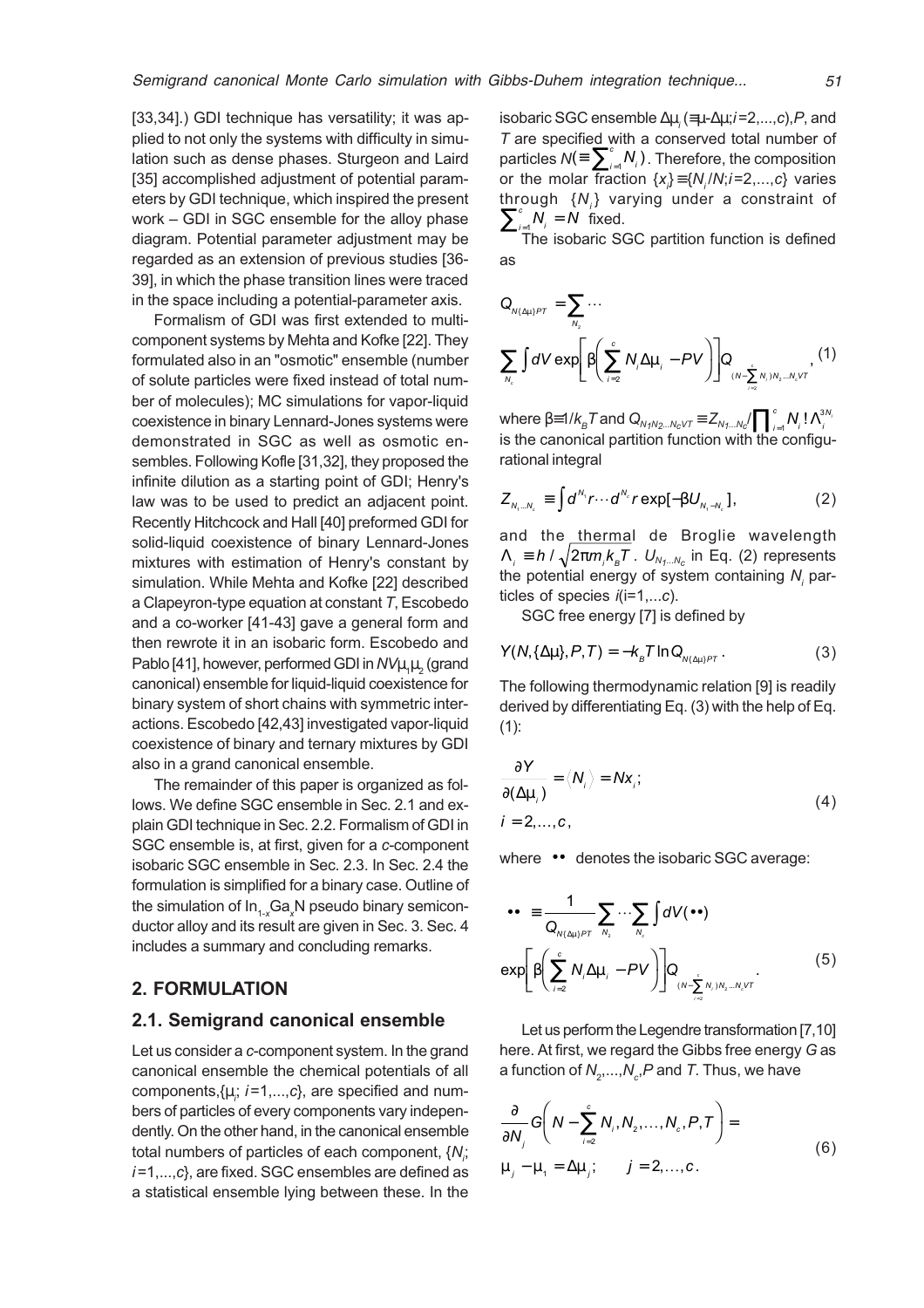Then,

$$
Y = G - \sum_{i=2}^{c} N_{i} \Delta \mu_{i} =
$$
  

$$
\sum_{i=1}^{c} N_{i} \mu_{i} - \sum_{i=2}^{c} N_{i} (\mu_{i} - \mu_{i}) = N \mu_{i}.
$$
 (7)

Accordingly, SGC free energy Y is turned to be nothing other than the chemical potential of species 1 itself [9].

We write the Gibbs-Duhem relation, which plays a key role in GDI, into the form:

$$
d\mu_{1} = -sdT + vdP - \sum_{i=2}^{c} x_{i}d(\Delta\mu_{i}),
$$
\n(8)

where  $s = S/N$  and  $v = V/N$ .

We can detect the phase equilibrium "point"  $\Delta \mu$ <sup>eq</sup>(T,P) by the equality of SGC free energies or  $\mu_{_1}$ 's among the coexisting phases. TI based on thermodynamic relation is to be utilized; Eq. (4) is integrated by  $\mathsf{x}_{_{\!{}_j}}$ at a fixed  $\mathcal T$  and  $P$  to give a free energy difference.

# 2.2. Gibbs-Duhem integration for one-component two-phase coexistence

Recalling the Gibbs-Duhem relation for single component system [Eq. (8) without the last term] we write Clapeyron's equation:

$$
\frac{dP^{eq}}{dT} = \frac{\Delta s}{\Delta v} = \frac{\Delta h}{T\Delta v},\tag{9}
$$

where ∆ denotes the difference between two coexisting phases I and II. The superscript "eq" here and hereafter indicates the equilibrium between those coexisting phases;  $P<sup>eq</sup>$  is the equilibrium pressure of phases I and II at temperature T. To get the last expression we have used ∆µ≡∆h-T∆s=0 at equilibrium with  $h$  denoting the molecular enthalpy, i.e., the latent heat of the phase transition per molecule. Once one knew a point on the phase coexisting line, say  $(T,P)$ , one can predict an adjacent point on the coexistence line,  $(T+dT, P+dP)$ , with the help of Eq. (9).

The last expression on Eq. (9) can be evaluated by two separate simulations for coexisting two phases. One needs no particle insertion procedure. Predictor-corrector scheme is often used in integrating Eq. (9), i.e., the adjacent point(s) may be re-evaluated by using the ∆h and ∆v values at the predicted point(s). Several formulations were already given by Kofke [31,32].

# 2.3. Gibbs-Duhem integration in c-component semigrand canonical ensemble

Remember the Gibbs-Duhem relation for the  $c$ -component system, Eq. (8), and follow the derivation of Clausius-Clapeyron's equation. Let us consider φ phase (phases  $I, II, \ldots, \phi$ ) coexistence at  $(T, P, {\Delta \mu})$ and ( $T$ +d $T$ , $P$ +d $P$ ,{ $\Delta \mu$ +d( $\Delta \mu$ )}). Subtracting  $\mu_1^{~\textrm{!`}}(T$ , $P$ ,  $\{\Delta \mu\}$ )= $\mu_1^+(T, P, {\Delta \mu})$  from  $\mu_1^+(T$ +dT,P+dP, $\{\Delta \mu$ +d( $\Delta \mu)\}$ )=  $\mu_1^+(\mathcal{T}\!,\!\mathit{P}\!,\!\{\!\Delta \mu\!\!+\!\!d(\Delta \mu)\!\})$  for *j*=II,...,φ we obtain the following set of equations up to first order, where superscripts on  $\mu_{_1}$  and those on  $x_{_{\rho}}$ h, and  $v$  in Eq. (10) represent the phase.

$$
\sum_{i=2}^{c} \Delta x_{i}^{j} d(\Delta \mu_{i}^{eq}) = -\frac{\Delta h^{j}}{T} dT + \Delta v^{j} dP;
$$
\n
$$
j = II, ..., \phi.
$$
\n(10)

where  $\Delta {\mathsf x}_i^j$ ≡x $_i^{\scriptscriptstyle \sf I}$  -  ${\mathsf x}_i^{\scriptscriptstyle \sf I}$  ,  $\Delta h$  $\bar{{\mathsf F}}$ H $^j$ - $h^{\scriptscriptstyle \sf I}$ , and  $\Delta {\mathsf v}$  $\bar{{\mathsf F}}$ v $^j$ - ${\mathsf v}^{\scriptscriptstyle \sf I}$ . We have replaced ∆s<sup>*i*</sup> by ∆h<sup>*i|T*</sup> as done in obtaining the last expression on Eq. (9).

Eq. (10) should be treated as simultaneous equations. For isobaric  $(dP=0)$  case, for example, we can solve them for  $d(\Delta\mu_i^{_{eq}})$  by calculating the inverse matrix of ( $\Delta x_{i}^{j}$ ). Of course, if the number of coexisting phases, φ, is less than the number of component c, then these simultaneous equations are underdetermined, and in the opposite case overdetermined. All matrix elements  $\Delta {\sf x}_i^j$  as well as ∆*hʲ* and ∆v<sup>*j*</sup> can be evaluated by separate ϕ simulations for coexisting phases. Thus, one can predict an adjacent "point" on a phase coexistence "line." Only in the cases of isobaric SGC simulations one benefits from this formulation. Or, in an isochoric SGC case one has to determine the volumes of every coexisting phase so that the mechanical equilibrium, i.e., equality of pressures among phases, is satisfied at every step of GDI.

# 2.4. Gibbs-Duhem integration for two-component two-phase coexistence

Let us simplify the formulation by limiting ourselves to a binary system, and put ourselves toward an application. We consider coexistence between phases I and II in a system of components 1 and 2. The Gibbs-Duhem relation reduces to

$$
d\mu_{1} = -sdT + vdP - xd(\Delta\mu), \qquad (11)
$$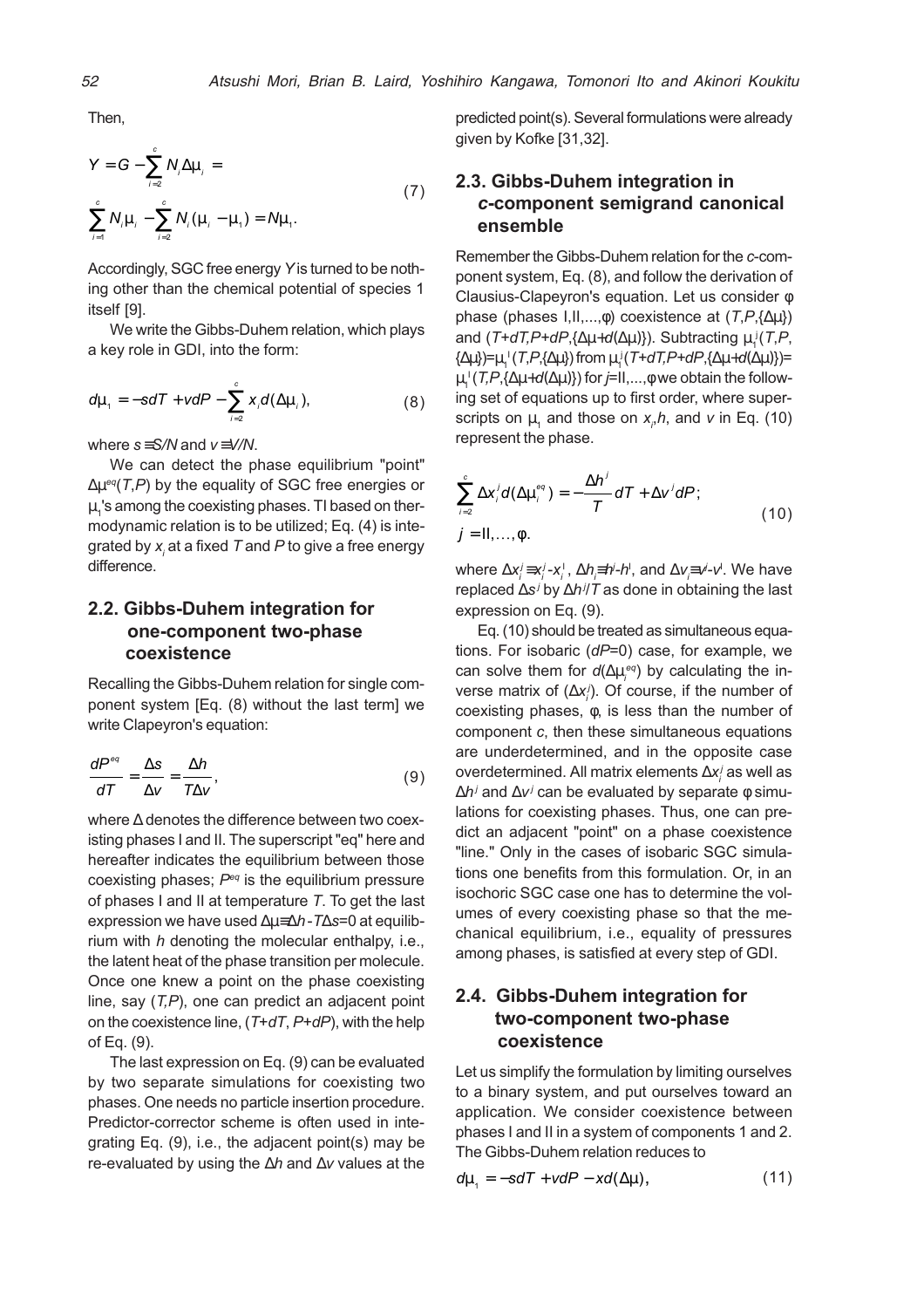where we omitted the subscript "2" under  $x$  and ∆µ. Also, Eq. (10) reduces to

$$
\Delta xd\left(\Delta \mu_i^{eq}\right) = -\frac{\Delta h}{T}dT + \Delta v dP, \qquad (12)
$$

where ∆x≡x"-x', ∆h≡h"-h', and ∆v≡v"-v'. Thus, in the isobaric case, we have the equation to be integrated in T-∆µ plane:

$$
\frac{d(\Delta \mu^{\text{eq}})}{dT} = -\frac{\Delta h}{T \Delta x}.
$$
\n(13)

The equation to be integrated in P-∆µ plane, which gives alternatively a  $x$ - $P$  phase diagram at a fixed  $T$ , is also readily obtained. Mahta and Kofke [22] described this equation in terms of the fugacity fraction in place of ∆µ. The reason why the Clapeyrontype equation is written in terms of  $P$  may be for convenience in applying the Henry's law.

#### 3. DEMONSTRATION

SGCMC simulation with GDI technique has been demonstrated for a pseudo-binary semiconductor alloy, InGaN. We have investigated InGaN pseudomorphic to the basal plane of a wulzite GaN substrate. In InGaN pseudo-binary case, I and II represent the Ga-rich and In-rich phases, respectively. In addition, we note that GaN and InN are treated as the components 1 and 2, respectively. In Sec. 3.1 the empirical interatomic potential is given and system investigated is described. The result of TI at 800K, which has been used as an initial condition of GDI, is presented in Sec. 3.2. Result of GDI and discussion are given in Sec. 3.3.

#### 3.1. Simulation model and system

The empirical interatomic potential [44] used in this simulation has the form [45]

$$
V_{ij} = A \exp[-\beta (r_{ij} - R_i)^{\gamma}] [\exp(-\theta r_{ij}) -
$$
  
\n
$$
B_0 \exp(-\lambda r_{ij}) G(\eta) / Z_i^{\alpha}],
$$
\n(14)

where  $r_{_{ij}}$  is the interatomic distance between atoms *i* and *j*, $R_{\scriptscriptstyle\!f}$  is the minimum distance between atoms, Z=Σ<sub>j</sub>exp[-β(r<sub>j</sub>-R<sub>)</sub>)'] is the effective coordination number of atom i, and  $G(\eta)$  is the bond bending term for tetrahedrally bonded atom pairs. (Do not confuse β in Eq.(14) with the reciprocal temperature.) For the values of potential parameters, see also [46].

Excess energy,  $\Delta E(x)=E(x)-[xE_{\text{inN}}+(1-x)E_{\text{can}}]$ , was already calculated [46]. x-∆E curve is of vary asymmetric shape; the maximum point is significantly shifted to In-rich side. In this calculation as well as in the present simulation atomic positions parallel to the substrate were fixed. Only normal positions were allowed to move. Corresponding to the decrease of the degree of freedom due to this constraint, the exponent 3 $\mathcal{N}_i$  on the thermal de Broglie wavelength in the denominator of the canonical partition function  $Q_{\text{NNVT}}$  is changed into  $N_{\text{r}}$ . In the present simulation the vertical system size,  $\mathcal{L}_{z^{\prime}}$  was moved using random numbers with the pseudo-Boltzmann weight at P=1 atm. Maximum displacements of z-position moves and  $L_{\textsf{z}}$ -move in the present SGCMC simulation were determined so that the acceptance ratios lay in 0.35~0.50. Lateral sizes of the basal plain (xydirection) were  $L_{_{\mathrm{x}}}\!\!=\!\!25.67$ Å and  $L_{_{\mathrm{y}}}\!\!=\!\!22.14$ Å. Periodic boundary condition was imposed in all three directions. The total number of atoms was  $N_{tot}$ =1024. We confirmed that  $\Delta E(x)$  converges with N within a numerical error around  $N_{tot}$ =512 [46]. Saturation of the system size effect on the energy does not necessarily mean that on the free energy. As a possibility, entropy may have much large system size dependence. However, to reduce the computation time we relied on our previous result [46].

### 3.2. Thermodynamic integration

Fig. 1 is the ∆µ-x relation at T=800K. All simulations were started from pure GaN or InN and then continued for 2~6·10<sup>6</sup> MC cycles (MCCs). Here, one MCC contains one position move per atom on average and one volume move. Each point in the gap region for the Ga-rcih branch in Fig. 1 was obtained by averaging over 5~10 independent simulations. Evolution of the composition, the system size, and the system energy with MCC were monitored. Multi-step relaxation was sometimes observed for the Ga-rich branch, which indicated a multi-valley free energy structure. Suprelattice stacking along c-axis was observed, e.g., IGGGGIGG with I and G denoting respectively In-rich and Ga-rich layers parallel to the basal plane. (The system includes 8 layers in z-direction.) Concerning such superlattice structure in a finite system, we cannot distinguish some superlattice structures of a periodicity longer then the system size with some suprelatice structures including stacking faults. Some samples with two or more successive In-rich layers laying in a Ga-rich system were excluded in the sampling average, because those were not distinguished with the phase separation. Samples including a In-rich layer were included in the averaging, though the superlattice periodicity may exceed the system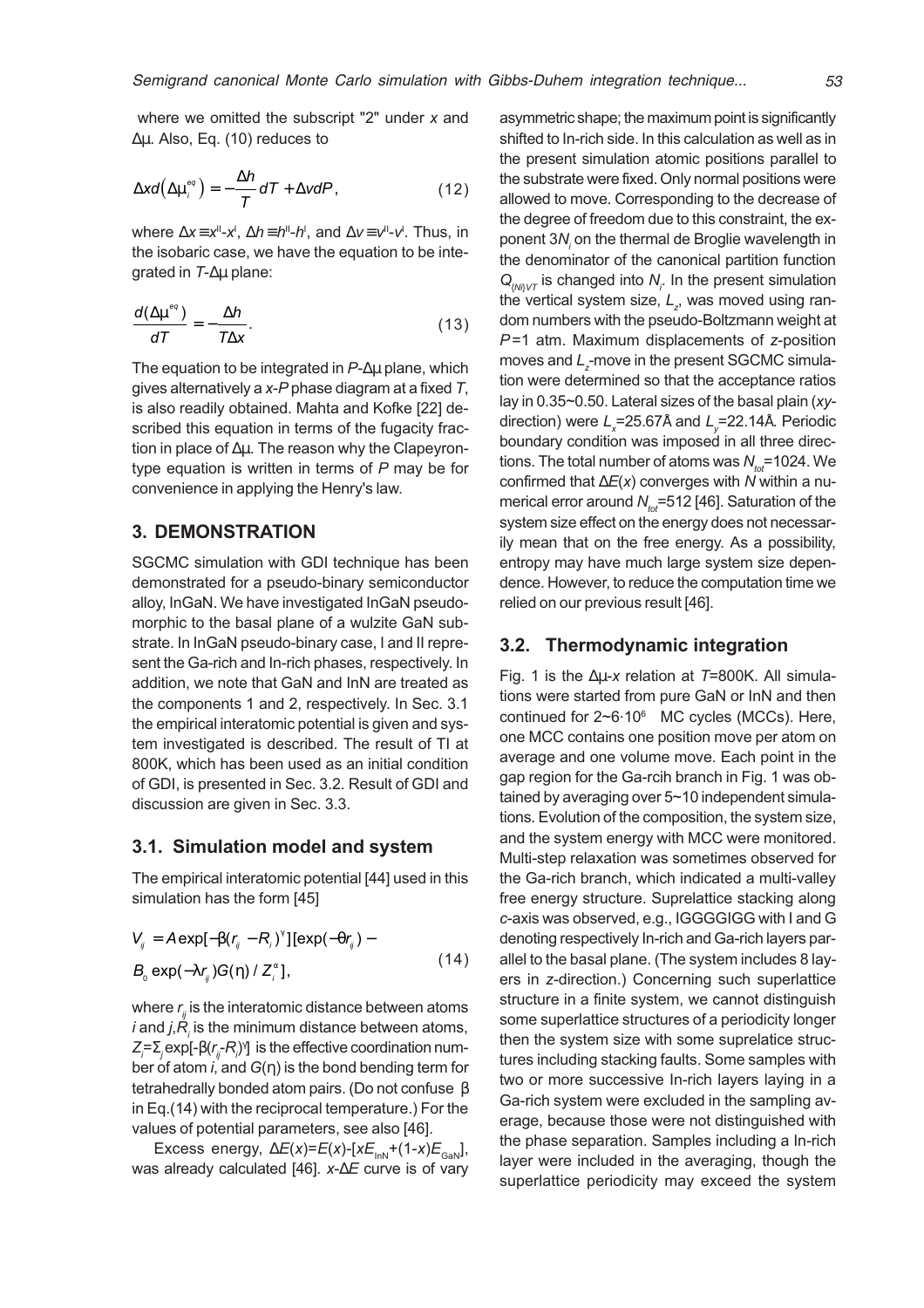

Fig. 1. Indium composition  $x$  is plotted against ∆µ/k<sub>a</sub>T at 800K. Bistability is observed in a region  $\Delta \mu / k_B T = -26$ ~-24. Lines are the Spline curves.

size. At apparent it seems that average was taken over distinct (mata)stable states. It may be, however, regarded that we sampled parts with no, one, or several In-rich layers from a long-preriodicity superlattice structure. In this sense Fig. 1 is not the final result. We note that an In-rich layer includes several Ga atoms. It means that, for example, the In composition of IGGGIGGG... is not necessarily 0.25. We will not compare the superlattice structure with the experimentally observed order [47-49].

Nevertheless, the result seems reasonable. Bistabiltiy is clearly seen in Fig. 1. To determine the equilibrium ∆µ we performed TIs. In addition to ∆µ-integration (of Eq. (4))

$$
\mu_{1}(\Delta\mu) - \mu_{1}(\Delta\mu_{0}) = \int_{\Delta\mu_{0}}^{\Delta\mu} x d(\Delta\mu), \qquad (15)
$$

along the lines in Fig. 1, we calculated the SGC free energies at  $\Delta\mu$ =-30 $k_{_B}\mathcal{T}$ (≡ $\Delta\mu_{_0}$ ") for In-rich branch and ∆µ =-20 $k_{_B}\mathcal{T}$ (≡∆µ  $_{_0}$ ') for Ga-rich one using the harmonic crystals [4] as references as follows. We note here, before describing this, that ∆ $\mu_\text{\tiny{1}}$ =Y/N with N=N $_\text{\tiny{In}}$ +N $_\text{\tiny{Ga}}$ being the total number of cation-anion pairs.

Let  $U_{_0}$  be the harmonic potential. We replace  $U_{N_{\text{GANN}}|n}$  in the equation corresponding to Eq. (2) by

$$
U(\lambda) = \lambda U_{N_{\text{cav}}N_{\text{inv}}} + (1 - \lambda)U_{0}.
$$
 (16)

We have readily

$$
\frac{\partial Y}{\partial \lambda} = \langle U_{N_{\text{cav}} N_{\text{av}}} + U_{0} \rangle_{\lambda}, \qquad (17)
$$

where  $\left\langle\bullet\bullet\right\rangle_\lambda$  denotes SGC average with  $U(\lambda)$  used as the interatomic potential. Accordingly, we calculated SGC free energies respectively at  $\Delta \mu_0^{\phantom{\mathrm{u}}}$ for Inrich branch and  $\Delta \mu_0^{\ \ I}$  for Ga-rich branch by the following equation:

$$
Y(\Delta\mu_{\circ};1)-Y(\Delta\mu_{\circ};0)=\int_{0}^{1}\langle U_{N_{\text{cav}}N_{\text{inv}}}-U_{\circ}\rangle_{\lambda}d\lambda. \qquad (18)
$$

where  $\mathsf{Y}(\Delta\mu_{\scriptscriptstyle 0}\!;\!\lambda)$  is  $\mathsf{Y}% _{\scriptscriptstyle 0}\!\mathsf{O}$  of the system with the interaction  $U(\lambda)$ . Also due to the fact that  $U_{_0}$  is the harmonic crystal, Y( $\Delta \mu_0^{\,\text{\tiny{I\!I}}},0$ )-Y( $\Delta \mu_0^{\,\text{\tiny{I\!I}}},0)$  can be calculated as a function of  $\Delta \mu_0^{\;\rm I}$  and  $\Delta \mu_0^{\;\rm I\!I}$ :

$$
Y(\Delta \mu_{0}^{n};0) - Y(\Delta \mu_{0}^{n};0) =
$$
  

$$
N k_{B} T \ln \frac{1 + \sqrt{m_{1n} / m_{\text{Ga}}}}{1 + \sqrt{m_{1n} / m_{\text{Ga}}}} \exp(\beta \Delta \mu_{0}^{n})
$$
 (19)

where  $m_{\text{in}}$  and  $m_{\text{Ga}}$  are the masses of In and Ga, respectively. Suppression of the lateral degree of freedom has affected Eq. (19). In three dimensionally movable cases masses should be cubed. It should be noted that in Eq. (19) the masses in the square root symbols are not those of cation-anion pairs.

 $\langle U_{N_{\text{max}}}, -U_{\text{max}}\rangle$  /  $N_{\text{tot}}$  was plotted against  $\lambda$  for Ga-rich and In-rich branches respectively at  $\Delta \mu / k_{\rm e}$ T= -20 and -30 (their figures are not presented in this paper). Ten-point Gauss-Legendre quadrature was employed for  $\lambda$ -integration. Performing Δμand  $\lambda$ -integrations we determined  $\Delta \mu^{eq}/k_{B}T$ = -25.19 at T=800K. For ∆µ-integration the ∆µ-x curve was fitted by a Spline curve. Difference between the result of the Spline fit and that of connecting linear interpolating lines was 0.019 in  $\Delta \mu^{eq}/k_{B}T$ . We should note here that Dünweg and Landau [30] made a use of values of composition fluctuation  $({\langle x^2 \rangle} - {\langle x \rangle}^2 \equiv \delta({\langle x^2 \rangle})$  to fit the ∆µ-x curves via the relation between ∆µ-derivative of x and  $\delta(x^2)$ . (Equilibrium composition fluctuation is found to be proportional to the slope of the ∆µ-x curve. Derivation is an easy exercise; one may only differentiate Eq. (4) again.) In the present simulation, however, the composition fluctuation was not accurately evaluated.

## 3.3. Result of Gibbs-Duhem integration

We performed GDI using the result of the preceding subsection as a starting point. Predictor-corrector scheme corresponding to the trapezoid formula was employed. We simulated several points (for several ∆µ at a temperature) around predicted one and then made linear interpolation to the predicted point and, in turn, to the corrected point. The linear interpola-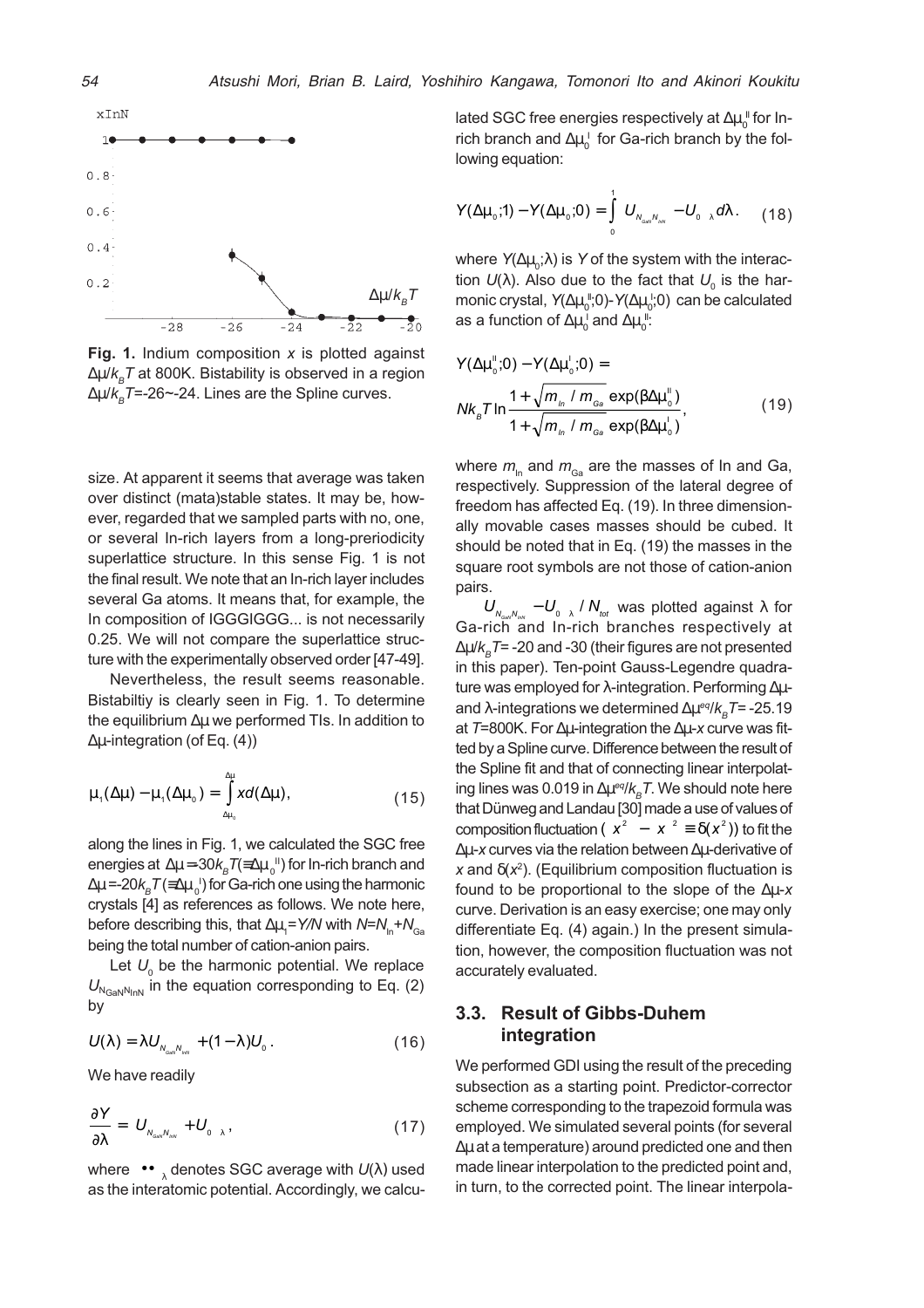

Fig. 2.  $\Delta \mu$ <sup>eq</sup>-T relation as a result of the Gibbs-Duhem integration. The result from the thermodynamic integration,  $\Delta \mu / k_B T = -25.19$  at T=800K, was used as the starting point. An almost linear relation is seen.

tion was unfortunately not succeeded for Ga-rich branch at T=850, 875, and 900K. (There were no significant ∆µ-dependence of the composition for In-rich branch.) Instead of linear interpolation average was taken over all simulation results at a temperature for Ga-rich branch. This is indicated by error bars in  $x$ -T phase diagram (Fig. 3). Thus, the predictor-corrector did not affect the composition except for  $T=825K$  but  $T-\Delta\mu^{eq}$  relation (Fig. 2). If we have numbers of samplings enough to make a histogram of distribution of state variables at each ∆µ, we can utilize the histogram reweighting method [50] as suggested by Escobedo [43] (also in SGCMC simulation as Gelv et al. [18] done). Unfortunately, we had not enough number of samplings. Length of a simulation was 2~6.10<sup>6</sup> MCCs and we repeated simulations 3~7 times for a point. Similarly to the 800K samples superlattice structures were observed. Averaging procedure was the same.  $T$ - $\Delta \mu$ <sup>eq</sup> relation and x-T phase diagram are shown in Figs. 2 and 3, respectively.  $\Delta \mu^{eq}/k_B T$  increases almost linearly with  $T$ . On the other hand,  $x$ - $T$  phase diagram is highly asymmetric, which reflects the asymmetric nature of the excess energy curve [46]. The In-rich side portion of the excess energy curve forms deep and narrow valley. Less-sensitivity of composition of In-rich phase on the temperature is interpreted as the less entropy gain due to Ga incorporation into In-rich phase which cannot overcome the energy gain of climbing a steep energy slope. Shape of the Ga-rich phase boundary is not that expected from the regular solution model: the slope of the boundary does not decreasd with T monotonicaly.



Fig. 3. x-T "phase diagram" obtained by sampling along the coexistence line in Fig. 2. Only terminal compositions at simulated temperatures are plotted. We see, however, clearly a shift of the twophase region toward the In-rich side.

A similar behavior for the InGaN binordal curve has been obtained by Teles et al. [52] using a cluster expansion method with a quantum mechanical calculation. Not only the energy but also the number of (meta)stable states allowed for a supercell of the quantum mechanical calculation were evaluated.

# 4. CONCLUDING REMARKS

We summarize the present work as follows:

- Formulation of the Gibbs-Duhem integration in the c-component semigrand canonical ensemble has been given.
- As a demonstration alloy phase diagram of  $In_xGa_{1-x}$ N/GaN has been investigated.

We discuss a remainder problem. As pointed in Sec. 3.2 we encountered the multi-valley free energy phenomena. Why we started all simulation with pure GaN or InN was to avoid the initial condition sensitivity. Or, if we started a simulation with a configuration obtained by a previous run, the system must be trapped by a metastable valley near that of the previous run. The multi-valley structure may be interpreted by regarding the system as a huge chemical bond network. There are a lot of ways of deformation when the other atoms are mixed. This resembles chain molecules. We can utilize methods in the simulations of the chain molecules.

We started the simulation with pure GaN or InN without deformation of the lattice. A state free from the deformation due to incorporation of other species is a minic to a high-temperature state in which there is no trapped state by a potential energy val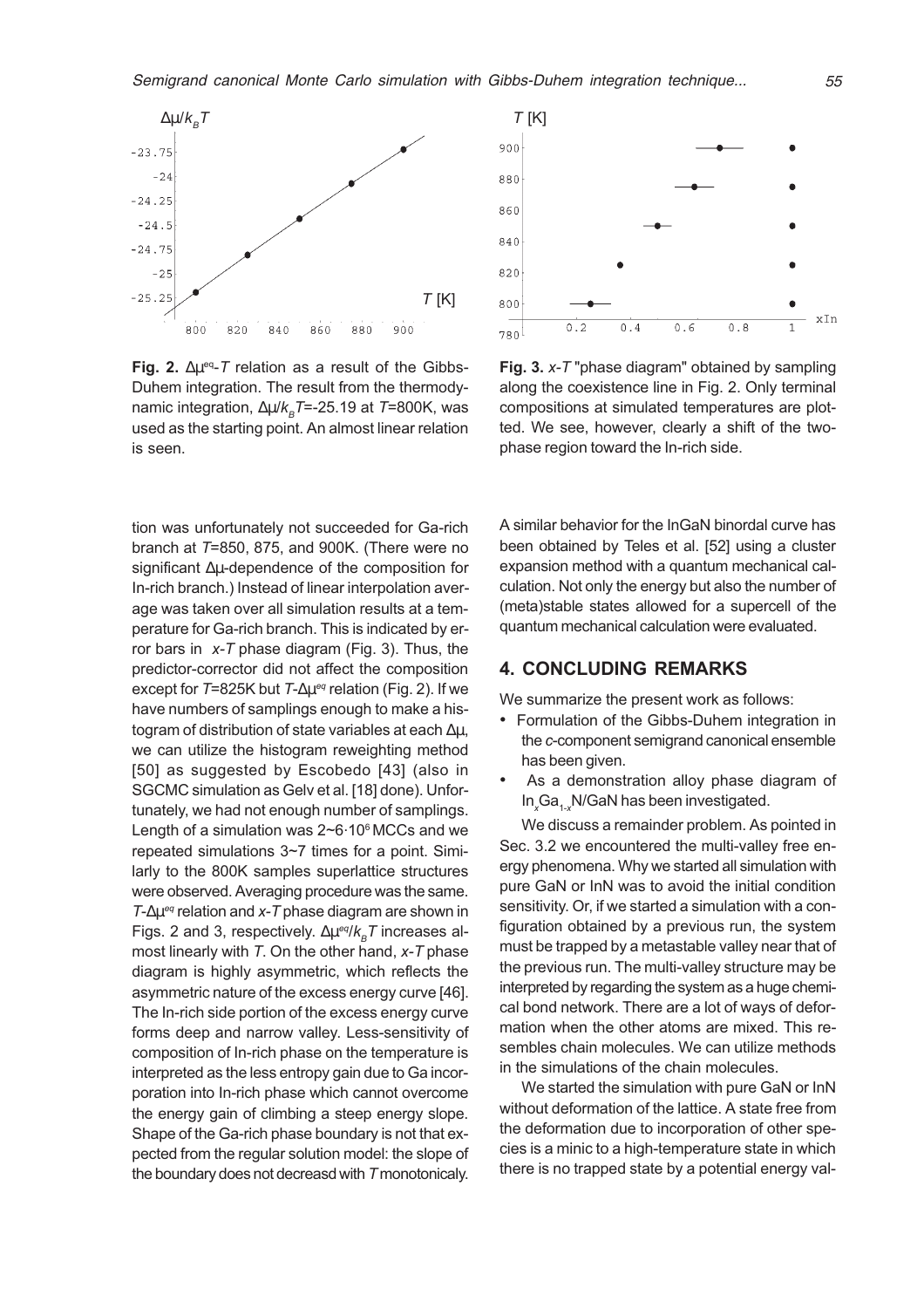ley. The state point locates at a point on the free energy surface and then moves toward a local minimum in a course of a MC simulation. At a speciesidentity change the state point jumps to another place. If that place is of high energy, then acceptance ratio becomes low and accordingly the state tends to be trapped by a metastable one. Implementation of such jump moves using another hightemperature MC run devised by Frants et al. [53] is referred to as J-Walking. J-Walking method has been improved in a way that a jumped point is moved to its nearest local minimum in the energy surface by Zhou and Burne [54] and named S(Smart)-Walking. Kelires's [55] SGC simulation for Si-related alloy already included this idea approximately. With the identity change the each nearest atom is moved along the each vector connecting it and the atom for which the identity change is attempted.

Let us view the problem globally. Most tempting is muiti-canonical [56,57] type extended or generalized ensemble simulations. If we can sample without trapping by free energy local minima, of course, the phase boundary is accurately determined. In addition, if we can scan the whole free energy surface and fund out the most of local minima, then we can interpret experimental results in which the system is trapped by a local minimum other than that corresponds to the binordal line.

Let us return to the issue of the multi-valley free energy. We pointed that this phenomenon was related to the superlattice structure. Averaging over different lattice structures may correspond to sampling average from various parts of the system. Some speculated superlattice structure can be confirmed by simulation for large systems. If an effective layerwise Hamiltonian is founded, we can perform a different scale simulation.

## ACKNOWLEDEGMENTS

One of the authors (AM) thanks Dr. I. L. Maksimov for discussion during NPT'2002 workshop, which made him aware of the necessity of discussion about the symmetric nature of the intermolecure interaction (Sec. 1). This work was started during the stay of AM at University of Kansas according to a dispatch program of the Satellite Venture Business Laboratory (S-VBL) of The University of Tokushima. Some parts of this work was supported by "Research in the Future" Program from the Japan Society for the Promotion of Science in the Area of Atomic Scale Surface and Interface Dynamics and partially by S-VBL.

## REFERENCES

- [1] W. G. Hoover and F. H. Ree // J. Chem. Phys. 47 (1967) 4973.
- [2] W. G. Hoover and F. H. Ree // J. Chem. Phys. 49 (1968) 3609.
- [3] J.-P. Hansen and L. Verlet // Phys. Rev. 184 (1969) 151.
- [4] D. Frenkel and A. J. C. Ladd // J. Chem. Phys. 81 (1984) 3188.
- [5] A. Z. Panagiotopouls // Mol. Phys. **61** (1987) 813.
- [6] D. Frenkel and B. Smit, Understanding Molecular Simulation (Academic, San Diego, 1996).
- [7] D. A. Kofke and E. D. Glandt // Mol. Phys. 64 (1988) 1105.
- [8] D. A. Kofke // Adv. Chem. Phys. **105** (1999) 405.
- [9] R. B. Griffiths and J. C. Wheeler // Phys. Rev. A 2 (1970) 1047.
- [10] J. G. Briano and E. D. Glandt // J. Chem. Phys. 80 (1984) 3336.
- [11] D. A. Kofke and E. D. Glandt // J. Chem. Phys. 87 (1987) 4881.
- [12] D. A. Kofke and E. D. Glandt // J. Chem. Phys. 90 (1989) 439.
- [13] D. A. Kofke and E. D. Glandt // J. Chem. Phys. 92 (1990) 658.
- [14] Y. Fan, J. E. Finn and P. A. Monson // J. Chem. Phys. 99 (1993) 6238.
- [15] E. de Miguel, E. M. del Río and M. M. Telo da Gama // J. Chem. Phys. 103 (1995) 6188.
- [16] C. Y. Shew and A. Yethiraj // J. Chem. Phys. 104 (1995) 67665.
- [17] E. Lomba, M. Alvarez, L. L. Lee and N. G. Almarza // J. Chem. Phys. 104 (1996) 4180.
- [18] L. D. Gelv and K. E. Gubbins // Phy. Rev. E 56 (1997) 3185.
- [19] C. Caccamo, D. Costa and G. Pellicane // J. Chem. Phys. 109 (1998) 4498.
- [20] F. A. Escobedo // J. Chem. Phys. 115 (2001) 5653.
- [21] D. A. Kofke // Mol. Simul. 7 (1991) 285.
- [22] M. Mehta and D. A. Kofke // Chem. Eng. Sci. 49 (1994) 2633.
- [23] E. de Miguel and M. M. Telo da Gama // J. Chem. Phys. 107 (1997) 6366.
- [24] M. A. Bates and D. Frenkel // J. Chem. Phys. 109 (1998) 6193.
- [25] M. R. Stapleton and D. J. Tildesly // J. Chem. Phys. 92 (1990) 4456.
- [26] M. A. Bates and D. Frenkel // J. Chem. Phys. 110 (1999) 6553.